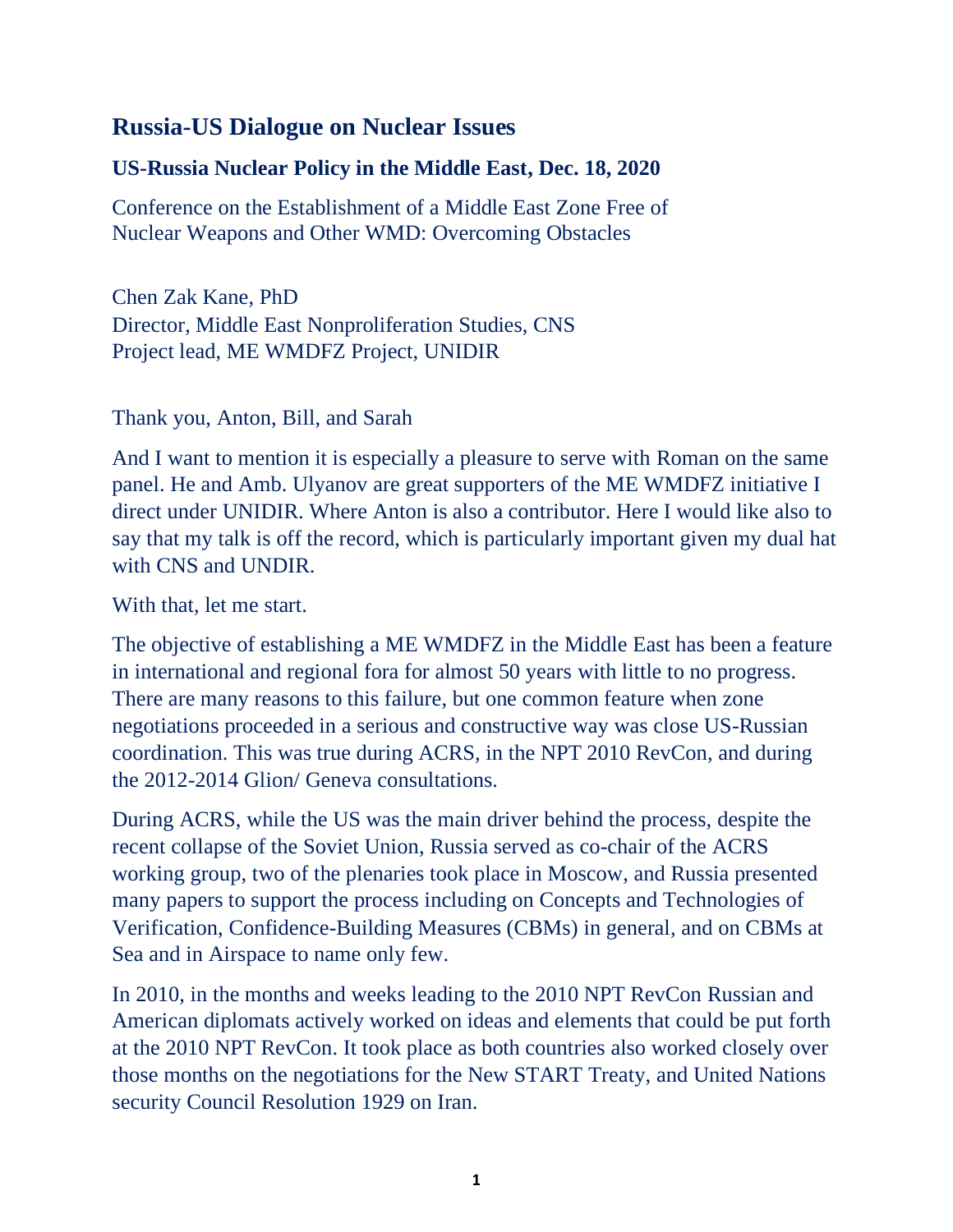It was the close coordination between the two countries that paved the way to an agreement during the RevCon to hold a conference on the ME WMDFZ by 2012. Russia and the US also coordinated closely during the Glion/ Geneva consultation process which was aimed at preparing the then postponed 2012 ME WMDFZ conference.

This close bilateral coordination proved essential in other important regional nonproliferation achievements in the last decade, namely the destruction of most of Syria's chemical weapons and the JCPOA. In all of these instances, the bilateral coordination between Russia and the US was essential.

The Middle East is one of the few places where multiple strategic objectives of both states align – both countries look to prevent further proliferation, but not less important, more broadly, prevent further instability, avoid unintentional bi-lateral and regional escalation, defeat ISIS, create favorable conditions for national companies, and ensure energy security.

The two by no means always agree with each other on how to achieve these objectives, but at least in these five instances the two states found a way to work together to promote these interests and by extension, the regional and international nonproliferation agenda.

US-Russian coordination, when take place sends a strong message on several levels. It demonstrates the importance of the issue and the willingness of the two world major powers to work together despite significant differences on interests and tactics.

It is also something that states of the region take note of and when it serves their national security interests have expressed that they would like to see more of it.

When state in the region does not perceive the objective as a priority or as serve their national security interests the US-Russia corporation serves as a strong compellence factor. It put regional states in a situation where they not only may feel compel to submit to the joint US-Russian initiative, but also find it much harder to play US and Russia against each other, or extract more bargain chips.

But US-Russia cooperation while essential is an insufficient ingredient for success on regional security issues. For the process to succeed, it is not enough for the US and Russia to agree but as the focus of the paper is the ME WMDFZ, regional states first need to have a shared vision of what is the objective, and what is the mechanism to achieve it.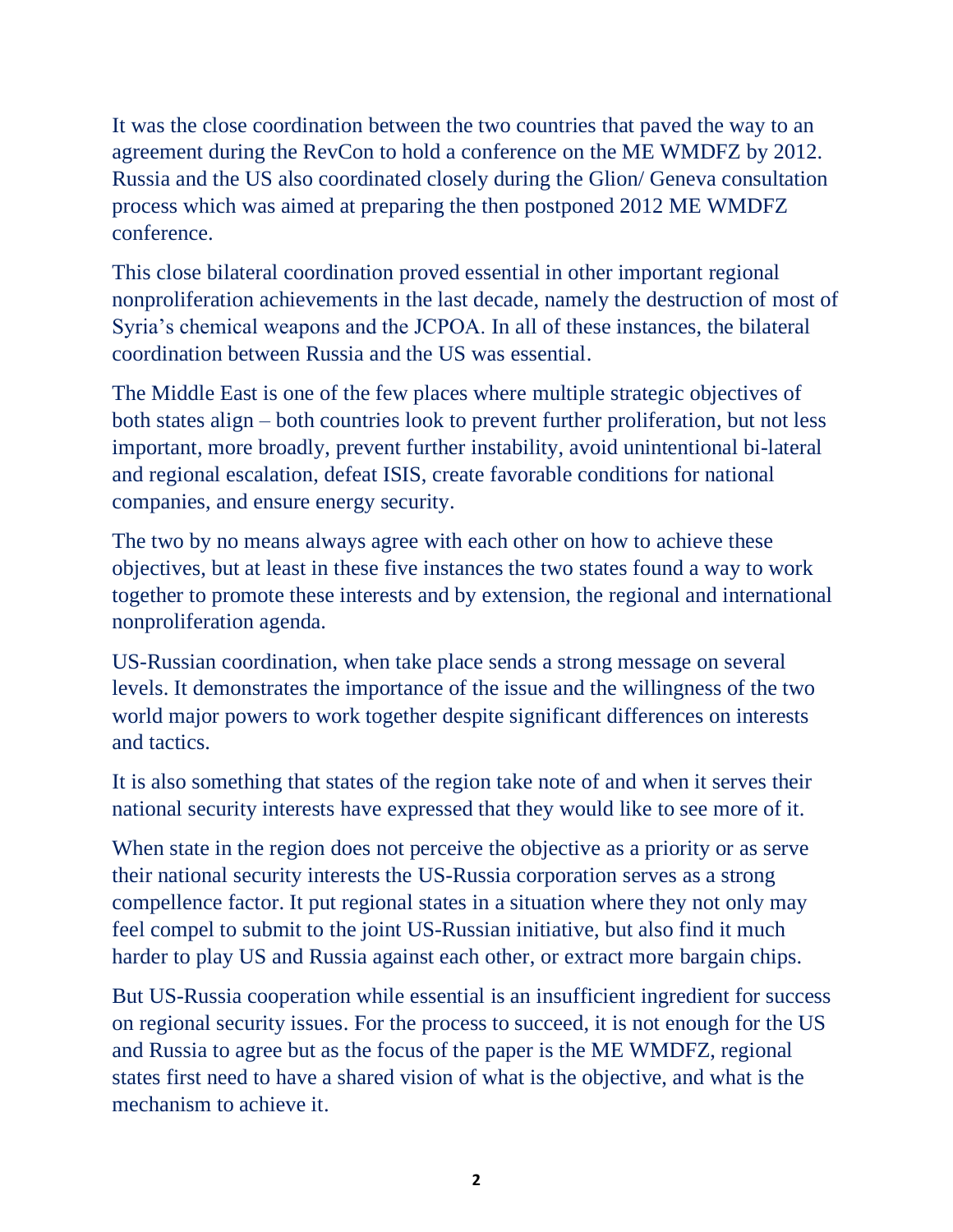This is obviously not the case in the UNGA ME WMDFZ process, where Israel, and under the Trump administration, the US, opposed the process. This is not to say that the two opposed the end objective, namely, to establish the ME free of all WMD, but they disagree on the process in which the mandate was decided, the scope of the mandate, and the mechanism that was used to implement it, namely a UN-convened conference.

It is unclear what a Biden administration would decide with regards to the process. It is hard to know if a new administration will change course and decide to join the Nov. conference process. But since it will probably not be one of the top priorities for the administration, it may not make that decision until it needs to, probably in preparation for the NPT RevCon scheduled now to take place in August 2021 or ahead of the second session of the Nov Conference in late 2021.

But even if the US does join, it is very unlikely that Israel will change course. Israel was very clear that it has to be itself a co-architect of any regional process that is aimed at bringing it to disarm.

The only way that a ME WMDFZ will work is if all states in the region perceive it as serving their national security interests at best, and as not undermining it, at a minimum.

Often, those that criticize Israel's position say that the zone is aimed at addressing a very specific problem in the region: the proliferation of WMD and that the inclusion of other issues distracts from the simple and most effective solution.

Given the other recent events in the region and globally, namely the Abraham Accords as well as the incoming Biden Administration and their stated objective to return to the JCPOA, we may be an in opportune time to address both the zone as well as other regional security issues.

To do so, first, Russia and the US (ideally along with the other P-5) could start talking with regional states about what should be the regional security vision and architecture in this new post-Trump era, the Abraham Accords, and Great Power Competition worldview (US pivot to Asia did not start with the Trump administration, and will not end there, with direct implications on how much regional states could rely on the US to address their national security interests).

Second, Russia and the US will have to start discussing what a return to the JCPOA (whether the original one; JCPOA 2.0, or a comprehensive agreement with Iran) with regional states.